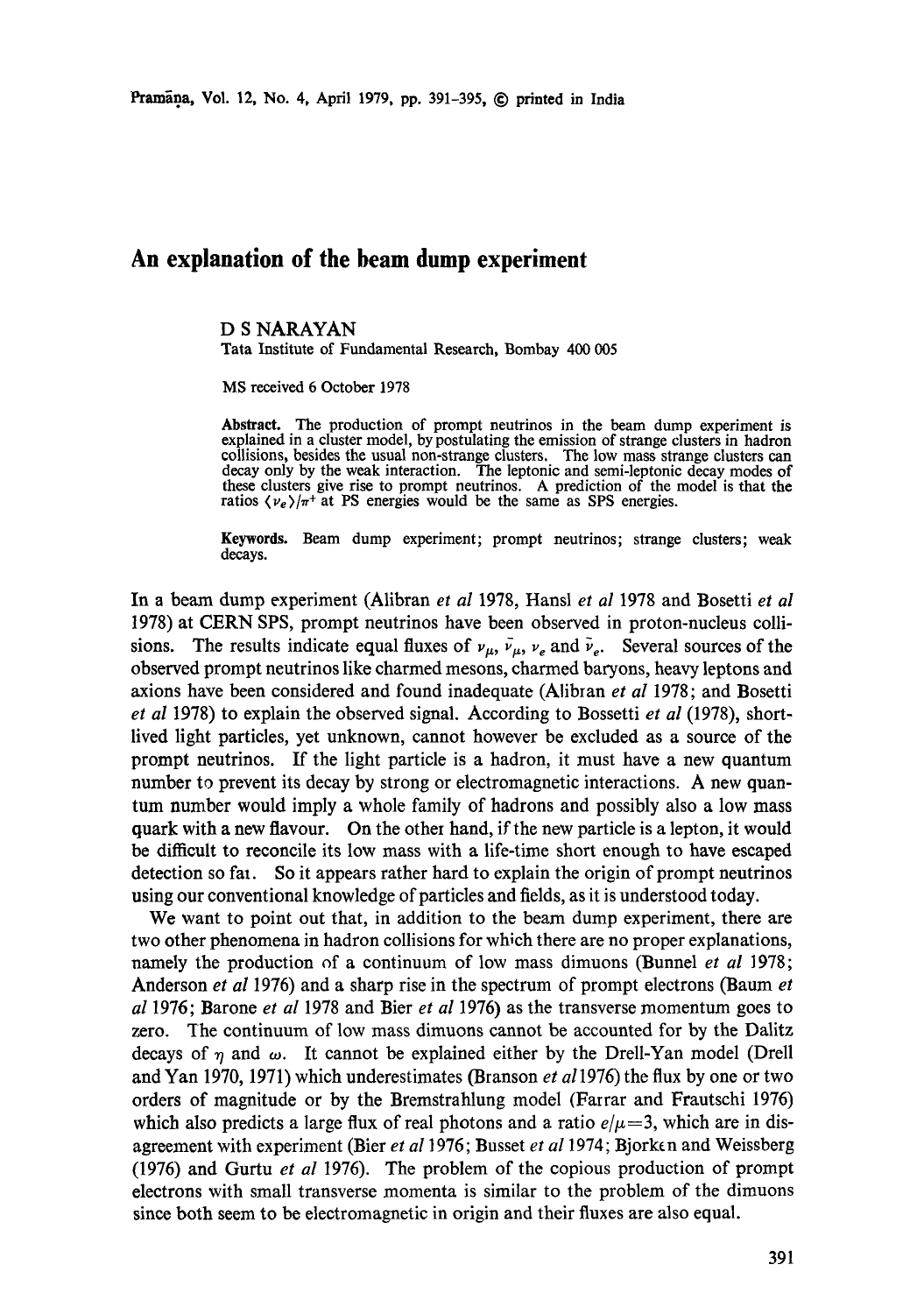# 392 *D S Narayan*

Gurtu *et al* (1976) have explained the copious production of prompt electrons in a duster model, by assuming the production of low mass dusters with small centre-ofmass momenta. These clusters, which we denote by the symbol  $\rho_c$ , have the quantum numbers of the  $\rho$  meson. They decay into a pair of pions or a pair of leptons. Gurtu *et al* obtain simultaneous fits to the inclusive pion distribution and the ratio  $e/\pi$ as a function of the transverse momentum.

The purpose of this paper is to show that the beam dump experiment can also be explained in a duster model by postulating that there also exist strange dusters with the quantum numbers of the  $K^*$  (890) meson, which we denote by the symbol  $K_c$ . The decay modes of a strange cluster  $K_c$  depends upon its mass  $m_{K^0}$ . If  $m_{K_0} > m_K$ (Kaon mass), it decays by strong and electromagnetic interactions. But if  $m_{K_0} < m_K$ , it can decay only by the weak interaction. We propose that the neutrinos emitted in the leptonic or semi-leptonic decays of the low mass stiange dusters are the source of the prompt neutrinos in the beam dump experiment. In particular, the semi-leptonic decay mode  $K_c \rightarrow \pi l v_l$  would be the relevant one as the neutrino in a three body decay would have small momentum in the rest system of the cluster and this helps in the collimation of the neutrinos in the laboratory system.

Several authors (Gunion 1975; Dennis Sivers 1976; Green *et al* 1973) have considered the production of vector mesons like  $\rho, \psi$ , etc. in a model similar to the Drell-Yan model for lepton pair production. Their approach can be formally extended for the production of dusters as well. We may regard the generalised Drell-Yan model, shown in figure 1, as pioviding a common logical foundation for the production of resonances and dusters, both strange and non-strange. The cross-section for the process  $A + B \rightarrow C + X$ , where C is a resonance or a cluster, can be written as:

$$
\frac{d\sigma_c}{d^3 Q \, dQ^2} = \sum_i \int \left[ f_i^A(x_1) \, f_i^B(x_2) + f_i^A(x_2) \, f_i^B(x_1) \right] dx_1 \, dx_2
$$
\n
$$
\sigma_{i1 \to c} \, (Q^2) \, \delta^3 \, (Q - P_1 - P_2) \, \delta \, (Q^2 - x_1 \, x_2 \, S), \tag{1}
$$

where  $f_i^A(x)$  [ $f_i^A(x)$ ] are the structure functions which give the probabilities of finding a quark (antiquark) of type i, carrying a momentum fraction  $x$  of the hadron A.  $\sigma_{i\bar{i}} \rightarrow c$  (Q<sup>2</sup>) is the cross-section for the quark i and the anti-quark i to annihilate



Figure 1. Drell-Yan model for the production of resonances and clusters.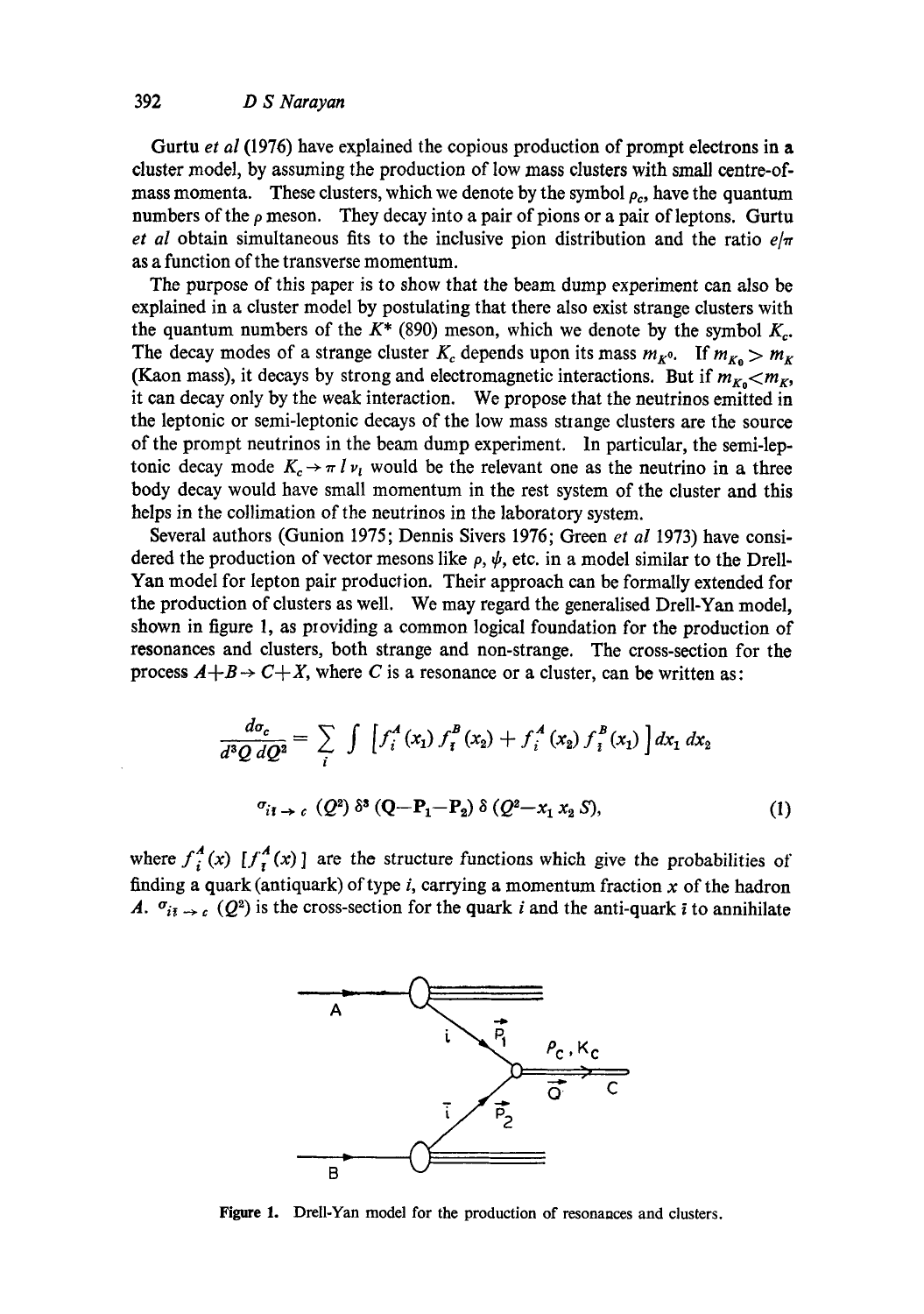to form a resonance or a cluster c at a centre-of-mass energy  $(\sqrt{Q^2})$ . If c is a resonance, we take the Breit-Wigner form for  $\sigma_{i\bar{i}} \rightarrow c (Q^2)$ , given by

$$
\sigma_{i\bar{i}\to c} (Q^2) = 4\pi g_{c\bar{i}\bar{i}}^2 \frac{m_c \Gamma_c}{(Q^2 - m_c^2)^2 + m_c^2 \Gamma_c^2},
$$
 (2)

where  $\Gamma_c$  is the total width of the resonance c,  $m_c$  its mass and  $g_{ci\bar{i}}$  is the coupling strength of the resonance to the quark-antiquark pair  $ii$ . For the case of clusters,  $\sigma_{i\bar{i}} \rightarrow c(Q^2)$  has to be parametrised suitably as a function of  $Q^2$ . This may be done so as to reproduce the dimuon continuum. In the present work, we do not pursue any further discussion of (1), which is considered as providing a conceptual basis for our cluster approach.

Our next step in the explanation of the beam dump experiment is to make an estimate of the strange clusters. One way of doing it is to consider the content of strange quarks in the sea of quark-antiquark pairs. But a more direct way is to look for experimental information on the relative cross-sections for the production of  $\rho$  and  $K^*$  (890) resonances. Considering that the dimuon signals in the continuum region and the  $\rho$  meson region as being due to the decay of clusters and resonances respectively, we write,

$$
\frac{\sigma_{\rho_c^0}(m_{\rho_c^0} < 650 \text{ MeV})}{\sigma_{\rho^0}} = \frac{\sigma_{\mu\mu}(m_{\mu\mu} < 650 \text{ MeV})}{\sigma_{\mu\mu}(m_{\mu\mu} \simeq m_{\rho^0})},\tag{3}
$$

where  $\sigma_{\mu\mu}$  is the dimuon cross-section,  $\sigma_{\rho^0}$  is the cross-section for  $\rho^0$  production and  $\sigma_0$  is the cross-section for  $\rho^0$  clusters. From the data of Anderson *et al* Pc (1976) we find that the ratio on the r.h.s. of (3) is  $\simeq 8$ .

There is experimental information (Blobel *et al* 1974) on the cross-section for the production of  $K^{*+}$  (890) at 24 GeV/c pp collisions. It is found that  $K^{*-}$  is produced mainly in the central region with a cross-section  $\sigma_{K^{*-}}=0.14\pm0.02$  mb, while  $K^{**}$  is produced both in the central and fragmentation regions with a cross-section  $\sigma_K^{*+}$  $=0.64\pm0.06$  mb. Since cluster production is essentially a central phenomenon, we are interested in the cross-sections for the central production. We assume that  $\sigma_{K^{*-}} = \sigma_{K^{*+}} = \sigma_{K^{*0}} = \sigma_{\bar{K}^{*0}}$  for the central production and each cross-section has a value 0.14 mb at 24 GeV/c. We estimate cross-section for  $K^*$  production at 400 GeV/c by an extrapolation, assuming a power law dependence  $\sim S^*$  of the cross-section on energy. Taking a value  $a=0.4$  (Blobel *et al 1974*; Jancso *et al 1977<sup>†</sup>)*, the crosssection for  $K^*$  production in the central region at 400 GeV/c comes out to be 0.4 mb for each charge state. We now make the assumption that cross-section for the production of strange clusters  $K_c$  to the non-strange clusters  $\rho_c$  is in the ratio of the cross-sections for the production of  $K^*$  and  $\rho$  resonances, i.e.

$$
\frac{\sigma_{K_c}}{\sigma_{\rho_c}} = \frac{\sigma_{K^{*0}}}{\sigma_{\rho^0}}
$$
\n(4)

tA comparison of the data of Blobel *et al* (1974) with the data of Jancso *et al* (1977) would give a value of  $\alpha = 0.5$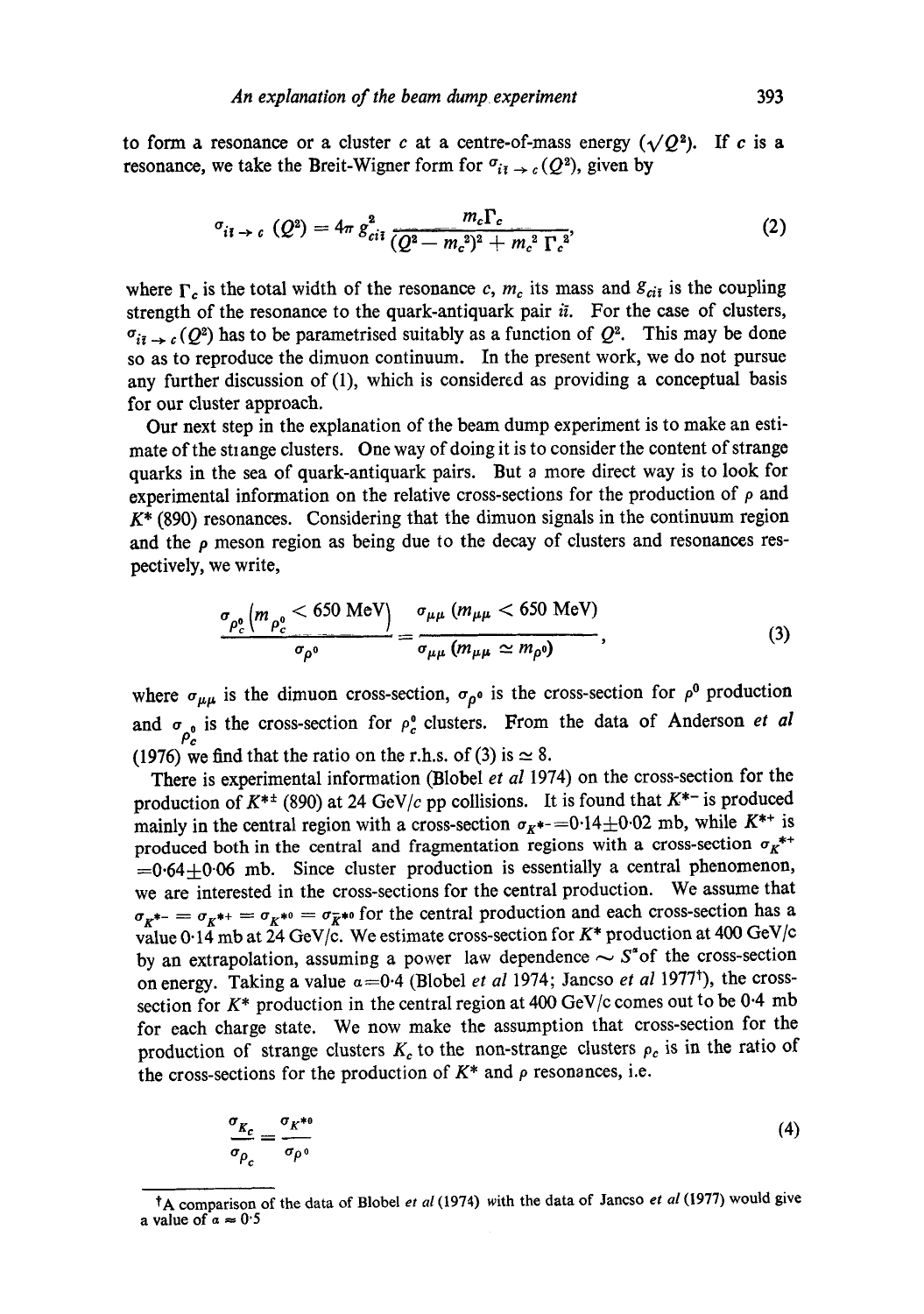Using (3) and the cross-section estimate  $\sigma_{K^{*0}} \approx 0.4$  mb, we find  $\sigma_{K_c} = 3.2$  mb for each charge state of the clusters  $K_c$  at 400 GeV/c.

As only the low mass strange clusters emit the prompt neutrinos, we have to estimate the cross-section for such clusters which can generate the observed signal. Bossetti *et al* (1978) have stated that a cross-section much smaller than the case of D could explain the signal if its mass is less than the kaon mass. The cross-sections can be calculated by the method described by Gurtu *et al* (1976). Here we make approximate estimates of them to obtain the ratios  $\langle v_e \rangle / \pi^+$ , by parametrising the inclusive distributions of pions and strange clusters and integrating the inclusive distributions in appropriate energy bins and ranges of the transverse momenta determined by the geometrical acceptance. Our calculations involve two other factors, one representing the branching ratio for the decay  $K_c \rightarrow \pi \mu(e)\nu_{\mu}(v_e)$  and the other representing the fraction of the solid angle, in the rest system of the duster, into which the neutrino has to be emitted for geometrical acceptance. Our calculations approximately reproduce the cross-sections for the case of  $D$ . Assuming an average mass of 450 MeV for the low mass strange dusters and a branching ratio of 0.1 for the decay  $K_c \rightarrow \pi \mu(e) \nu_{\mu}(\nu_e)$ , we estimate that a cross-section of 30  $\mu$ b for the low mass strange clusters is adequate to get  $\langle v_e \rangle / \pi^+$  ratios agreeing with experiment. Recalling our estimate 3.2 mb for the production of strange clusters in each charge state, we infer that the observed prompt neutrino signal can be generated if one in a hundred of the strange clusters has a mass less than the kaon mass.

Without attaching a quantitative significance to our numbers, it is clear that if the strange dusters exist at a level around our estimate and a small fraction of them have masses less than the kaon mass, we have a plausible explanation for the source of prompt neutrinos. A prediction of our model is that at all energies where there is evidence for cluster formation, the ratios  $\langle v_{\rho} \rangle / \pi$ + would be independent of the incident energy. In particular the ratios at PS energies would be the same as at SPS energies. It would be quite interesting to repeat the beam dump experiment at PS energies to see if there is a threshold in the  $\langle v_e \rangle / \pi^+$  ratios. If there is no threshold, it would lend strong support to our model. In any case it would rule out several possibilities based on charmed mesons and hadrons and other heavier particles.

Our explanation of the beam dump experiment is incomplete without a discussion on two questions related to it. One is about the life-time for the weak decays of the strange clusters. To emit prompt neutrinos, the life-time should be  $\lt 10^{-11}$  sec. The clusters are possibly weakly bound systems, for which life-times shorter than what one expects, for particles of similar mass and similar quantum numbers, need not be improbable. In any case, one is not in a position to predict theoretically the absolute life-times for the semi-leptonic decays of hadrons. The other issue is about possible conceptual difficulties associated with the assumption of clusters in general and low mass strange clusters in particular. The clusters are strongly interacting objects. They are produced by strong interaction in hadron collisions and they decay by strong interaction except when folbidden by quantum numbers. Can the dusters be produced in the decay of unstable particles ? If this can happen, then the kaon can decay by strong interaction into a low mass strange duster and other particles including the photon. We know that this does not happen. We surmise that the dusters can be produced only in collision processes at high energies but not in decay processes. A possible reason for this is that the production of dusters is essentially an incoherent process like the deep inelastic scattering. It involves instantaneous and localised interactions